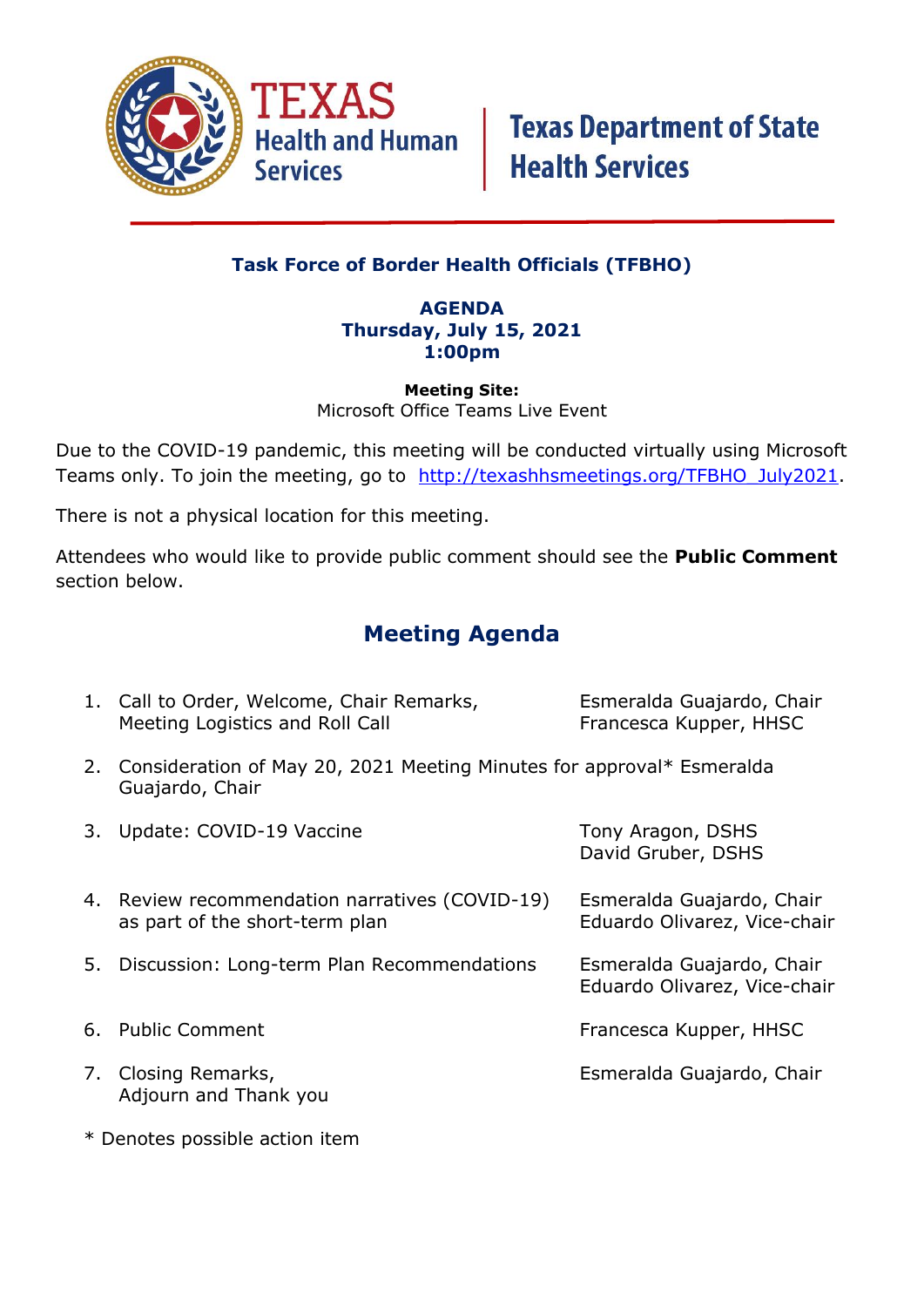

## **Texas Department of State Health Services**

**Public Comment:** The Texas Health and Human Services Commission (HHSC), together with the Texas Department of State Health Services (DSHS), welcomes public comments pertaining to topics related to border public health. Members of the public who would like to provide public comment are asked to complete a Public Comment form at [http://texashhsmeetings.org/TFBHO\\_PCReg\\_July2021.](http://texashhsmeetings.org/TFBHO_PCReg_July2021)

Members of the public who would like to provide written public comment to DSHS may email [OBPH@dshs.texas.gov](mailto:OBPH@dshs.texas.gov) no later than 5:00 p.m., Tuesday, July 13, 2021. Please include your name and either the organization you are representing or that you are speaking as a private citizen. Staff will not read written comments aloud during the meeting, but comments will be forwarded to State staff and Task Force members for their consideration. Comments should not include confidential information or protected health information.

If you would like to register to provide oral comments, please mark the correct box on the Public Comment form. Instructions for providing oral comment will be emailed to you. Registration should be completed no later than 5:00 p.m., Tuesday, July 13, 2021. Members of the public may also use the Microsoft Teams Live Event Q&A section during the meeting to submit a request to provide public comment. The request must contain your name and either the organization you are representing or that you are speaking as a private citizen, and your direct phone number. Do not include confidential information or protected health information in comments.

Public comment is limited to three minutes. Each speaker must state their name and either the organization they are representing or that they are speaking as a private citizen. Public members who are using handouts are asked to provide an electronic copy in accessible PDF format. Handouts are limited to two pages (paper size: 8.5" by 11", one side only) of documentation. Handouts must be emailed to DSHS immediately after registering and include the name of the person who will be commenting. Do not include confidential information or protected health information in handouts. Staff will not read handouts aloud during the meeting, but handouts will be provided to Committee members and State staff. It is not permissible for public speakers to interject or ask questions to Committee members during the rest of the meeting.

## **Note: These procedures may be revised at the discretion of HHSC.**

**Contact**: Questions regarding agenda items, content, or meeting arrangements should be directed to John Simo Villarreal at (737) 229-0778 or [john.villarreal@dshs.texas.gov.](mailto:john.villarreal@dshs.texas.gov)